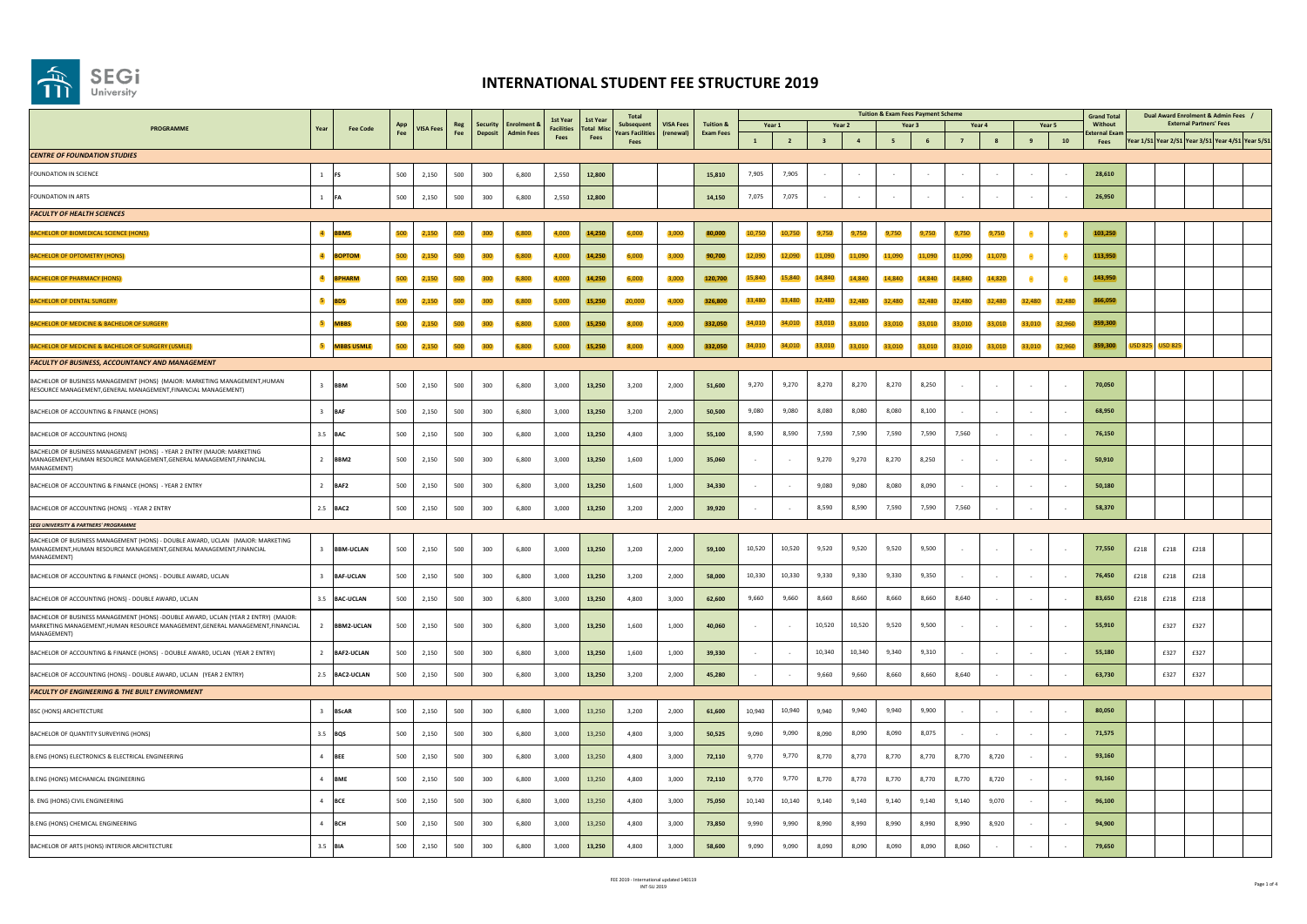

|                                                                                                                                                                                   |                         |                    |     |                  |            |                                   |                                             | 1st Year                  | 1st Year                 | Total<br>Subsequent | <b>VISA Fees</b> |                               |        |                         |                         |                   |        | <b>Tuition &amp; Exam Fees Payment Scheme</b> |        |        |                          |            | <b>Grand Total</b>             | Dual Award Enrolment & Admin Fees /               |
|-----------------------------------------------------------------------------------------------------------------------------------------------------------------------------------|-------------------------|--------------------|-----|------------------|------------|-----------------------------------|---------------------------------------------|---------------------------|--------------------------|---------------------|------------------|-------------------------------|--------|-------------------------|-------------------------|-------------------|--------|-----------------------------------------------|--------|--------|--------------------------|------------|--------------------------------|---------------------------------------------------|
| PROGRAMME                                                                                                                                                                         | Year                    | <b>Fee Code</b>    | App | <b>VISA Fee:</b> | Reg<br>Fee | <b>Security</b><br><b>Deposit</b> | <b>Enrolment &amp;</b><br><b>Admin Fees</b> | <b>Facilities</b><br>Fees | <b>Total Mis</b><br>Fees | rears Facilities    | (renewal)        | Tuition &<br><b>Exam Fees</b> |        | Year 1                  |                         | Year <sub>2</sub> |        | Year <sub>3</sub>                             |        | Year 4 |                          | Year 5     | Without<br><b>cternal Exar</b> | <b>External Partners' Fees</b>                    |
|                                                                                                                                                                                   |                         |                    |     |                  |            |                                   |                                             |                           |                          | Fees                |                  |                               |        | $\overline{\mathbf{2}}$ | $\overline{\mathbf{3}}$ | $\boldsymbol{4}$  | 5      |                                               |        | 8      |                          | ${\bf 10}$ | Fees                           | Year 1/51 Year 2/51 Year 3/51 Year 4/51 Year 5/51 |
| BSC (HONS) ARCHITECTURE - YEAR 2 ENTRY                                                                                                                                            |                         | 2 BScAR2           | 500 | 2,150            | 500        | 300                               | 6,800                                       | 3.000                     | 13,250                   | 1,600               | 1.000            | 41.730                        |        |                         | 10,940                  | 10,940            | 9.940  | 9.910                                         |        |        |                          |            | 57.580                         |                                                   |
| BACHELOR OF QUANTITY SURVEYING (HONS) - YEAR 2 ENTRY                                                                                                                              |                         | 2.5 BOS2           | 500 | 2,150            | 500        | 300                               | 6,800                                       | 3,000                     | 13.250                   | 3.200               | 2,000            | 36,655                        |        |                         | 9,670                   | 9,670             | 8,670  | 8.645                                         |        |        |                          |            | 55.105                         |                                                   |
| B.ENG (HONS) ELECTRONICS & ELECTRICAL ENGINEERING - YEAR 2 ENTRY                                                                                                                  |                         | 3 BFF2             | 500 | 2.150            | 500        | 300                               | 6.800                                       | 3.000                     | 13.250                   | 3.200               | 2.000            | 54,580                        |        |                         | 9,770                   | 9,770             | 8.770  | 8.770                                         | 8.770  | 8.730  |                          |            | 73,030                         |                                                   |
| B.ENG (HONS) MECHANICAL ENGINEERING - YEAR 2 ENTRY                                                                                                                                |                         | 3 BMF2             | 500 | 2.150            | 500        | 300                               | 6.800                                       | 3.000                     | 13,250                   | 3.200               | 2.000            | 54.580                        |        |                         | 9,770                   | 9,770             | 8.770  | 8.770                                         | 8,770  | 8.730  |                          | $\sim$     | 73,030                         |                                                   |
| 3. ENG (HONS) CIVIL ENGINEERING - YEAR 2 ENTRY                                                                                                                                    | $\mathbf{R}$            | BCE <sub>2</sub>   | 500 | 2.150            | 500        | 300                               | 6.800                                       | 3.000                     | 13.250                   | 3.200               | 2.000            | 56.780                        |        |                         | 10,130                  | 10.130            | 9.130  | 9,130                                         | 9,130  | 9.130  |                          |            | 75.230                         |                                                   |
| B.ENG (HONS) CHEMICAL ENGINEERING - YEAR 2 ENTRY                                                                                                                                  | $\mathbf{R}$            | BCH <sub>2</sub>   | 500 | 2,150            | 500        | 300                               | 6,800                                       | 3.000                     | 13,250                   | 3.200               | 2.000            | 55,880                        |        |                         | 9.980                   | 9,980             | 8.980  | 8,980                                         | 8.980  | 8,980  |                          |            | 74,330                         |                                                   |
| BACHELOR OF ARTS (HONS) INTERIOR ARCHITECTURE - YEAR 2 ENTRY                                                                                                                      |                         | $2.5$ BIA2         | 500 | 2,150            | 500        | 300                               | 6,800                                       | 3,000                     | 13,250                   | 3,200               | 2.000            | 42,420                        |        |                         | 9,090                   | 9,090             | 8,090  | 8,090                                         | 8,060  |        |                          |            | 60,870                         |                                                   |
| <b>SEGI UNIVERSITY &amp; PARTNERS' PROGRAMME</b>                                                                                                                                  |                         |                    |     |                  |            |                                   |                                             |                           |                          |                     |                  |                               |        |                         |                         |                   |        |                                               |        |        |                          |            |                                |                                                   |
| B.ENG (HONS) ELECTRONICS & ELECTRICAL ENGINEERING - DOUBLE AWARD, UCLAN                                                                                                           | $\mathfrak{a}$          | <b>BEE-UCLAN</b>   | 500 | 2.150            | 500        | 300                               | 6,800                                       | 3.000                     | 13,250                   | 4.800               | 3,000            | 82,400                        | 11.050 | 11,050                  | 10.050                  | 10.050            | 10.050 | 10.050                                        | 10.050 | 10.050 |                          |            | 103,450                        | £218<br>£218<br>£218                              |
| B.ENG (HONS) MECHANICAL ENGINEERING - DOUBLE AWARD, UCLAN                                                                                                                         | $\mathbf{d}$            | <b>BME-UCLAN</b>   | 500 | 2,150            | 500        | 300                               | 6,800                                       | 3,000                     | 13,250                   | 4,800               | 3,000            | 82,400                        | 11,050 | 11,050                  | 10,050                  | 10,050            | 10,050 | 10,050                                        | 10,050 | 10.050 |                          |            | 103,450                        | £218<br>£218<br>£218                              |
| B.ENG (HONS) CHEMICAL ENGINEERING - DOUBLE AWARD, UCLAN                                                                                                                           | $\mathfrak{a}$          | <b>BCH-UCLAN</b>   | 500 | 2,150            | 500        | 300                               | 6,800                                       | 3,000                     | 13,250                   | 4,800               | 3,000            | 82,400                        | 11,050 | 11,050                  | 10,050                  | 10,050            | 10,050 | 10,050                                        | 10,050 | 10.050 |                          |            | 103,450                        | £218<br>£218<br>£218                              |
| B. ENG (HONS) CIVIL ENGINEERING - DOUBLE AWARD, UCLAN                                                                                                                             | $\mathfrak{a}$          | <b>BCE-UCLAN</b>   | 500 | 2,150            | 500        | 300                               | 6,800                                       | 3,000                     | 13,250                   | 4,800               | 3,000            | 82,400                        | 11,050 | 11,050                  | 10,050                  | 10,050            | 10,050 | 10,050                                        | 10,050 | 10,050 |                          | $\sim$     | 103,450                        | £218<br>£218<br>£218                              |
| B.ENG (HONS) ELECTRONICS & ELECTRICAL ENGINEERING - DOUBLE AWARD, UCLAN (YEAR 2 ENTRY)                                                                                            | $\overline{\mathbf{3}}$ | BEE2-UCLAN         | 500 | 2.150            | 500        | 300                               | 6,800                                       | 3.000                     | 13,250                   | 3.200               | 2.000            | 62,300                        |        |                         | 11.050                  | 11.050            | 10.050 | 10.050                                        | 10.050 | 10.050 |                          |            | 80.750                         | £327<br>£327                                      |
| B.ENG (HONS) MECHANICAL ENGINEERING - DOUBLE AWARD, UCLAN (YEAR 2 ENTRY)                                                                                                          | $\mathbf{R}$            | <b>BME2-UCLAN</b>  | 500 | 2,150            | 500        | 300                               | 6,800                                       | 3,000                     | 13,250                   | 3,200               | 2,000            | 62,300                        |        |                         | 11,050                  | 11,050            | 10,050 | 10,050                                        | 10,050 | 10.050 |                          |            | 80,750                         | £327<br>£327                                      |
| B.ENG (HONS) CHEMICAL ENGINEERING - DOUBLE AWARD, UCLAN (YEAR 2 ENTRY)                                                                                                            | $\mathbf{R}$            | <b>BCH2-UCLAN</b>  | 500 | 2.150            | 500        | 300                               | 6,800                                       | 3.000                     | 13,250                   | 3.200               | 2.000            | 62,300                        |        |                         | 11,050                  | 11,050            | 10.050 | 10.050                                        | 10,050 | 10.050 |                          |            | 80,750                         | £327<br>£327                                      |
| B. ENG (HONS) CIVIL ENGINEERING - DOUBLE AWARD, UCLAN (YEAR 2 ENTRY)                                                                                                              | $\overline{\mathbf{3}}$ | <b>BCE2-UCLAN</b>  | 500 | 2.150            | 500        | 300                               | 6,800                                       | 3,000                     | 13,250                   | 3,200               | 2,000            | 62,300                        |        |                         | 11,050                  | 11,050            | 10,050 | 10,050                                        | 10,050 | 10,050 |                          |            | 80,750                         | £327<br>£327                                      |
| <b>FACULTY OF HOSPITALITY AND TOURISM MANAGEMENT</b>                                                                                                                              |                         |                    |     |                  |            |                                   |                                             |                           |                          |                     |                  |                               |        |                         |                         |                   |        |                                               |        |        |                          |            |                                |                                                   |
| BACHELOR OF HOSPITALITY MANAGEMENT (HONS)                                                                                                                                         | $\overline{3}$          | <b>BAHM</b>        | 500 | 2,150            | 500        | 300                               | 6,800                                       | 3,000                     | 13,250                   | 3,200               | 2,000            | 51,600                        | 9,270  | 9,270                   | 8,270                   | 8,270             | 8,270  | 8,250                                         |        |        |                          |            | 70,050                         |                                                   |
| BACHELOR OF HOSPITALITY MANAGEMENT (HONS) - YEAR 2 ENTRY                                                                                                                          | $\overline{2}$          | BAHM2              | 500 | 2.150            | 500        | 300                               | 6,800                                       | 3,000                     | 13,250                   | 1,600               | 1,000            | 35,060                        |        |                         | 9,270                   | 9,270             | 8,270  | 8,250                                         |        |        |                          |            | 50,910                         |                                                   |
| <b>SEGI UNIVERSITY &amp; PARTNERS' PROGRAMME</b>                                                                                                                                  |                         |                    |     |                  |            |                                   |                                             |                           |                          |                     |                  |                               |        |                         |                         |                   |        |                                               |        |        |                          |            |                                |                                                   |
| BACHELOR OF HOSPITALITY MANAGEMENT (HONS) - DOUBLE AWARD, UCLAN                                                                                                                   | $\overline{z}$          | <b>BAHM-UCLAN</b>  | 500 | 2,150            | 500        | 300                               | 6,800                                       | 3,000                     | 13,250                   | 3,200               | 2,000            | 59,100                        | 10,520 | 10,520                  | 9,520                   | 9,520             | 9.520  | 9.500                                         |        |        |                          |            | 77,550                         | £218<br>£218<br>£218                              |
| BACHELOR OF HOSPITALITY MANAGEMENT (HONS) - DOUBLE AWARD (YEAR 2 ENTRY), UCLAN                                                                                                    | $\overline{2}$          | <b>BAHM2-UCLAN</b> | 500 | 2,150            | 500        | 300                               | 6,800                                       | 3,000                     | 13,250                   | 1,600               | 1,000            | 40,060                        |        |                         | 10,520                  | 10,520            | 9,520  | 9,500                                         |        |        |                          |            | 55,910                         | £327<br>£327                                      |
| <b>FACULTY OF EDUCATION</b>                                                                                                                                                       |                         |                    |     |                  |            |                                   |                                             |                           |                          |                     |                  |                               |        |                         |                         |                   |        |                                               |        |        |                          |            |                                |                                                   |
| BACHELOR OF EDUCATION (HONS) (MAJOR: EARLY CHILDHOOD EDU, SPECIAL NEEDS EDU, TEACHING<br>ENGLISH AS 2ND LANGUAGE, GUIDANCE & COUNSELLING)                                         | $\mathbf{R}$            | <b>BED</b>         | 500 | 2,150            | 500        | 300                               | 6,800                                       | 3,000                     | 13,250                   | 3,200               | 2,000            | 54,400                        | 9,740  | 9,740                   | 8,740                   | 8,740             | 8,740  | 8,700                                         |        |        |                          |            | 72,850                         |                                                   |
| BACHELOR OF EDUCATION (HONS) - YEAR 2 ENTRY (MAJOR: EARLY CHILDHOOD EDU, SPECIAL NEEDS                                                                                            |                         |                    |     |                  |            |                                   |                                             |                           |                          |                     |                  |                               |        |                         |                         |                   |        |                                               |        |        |                          |            |                                |                                                   |
| EDU, TEACHING ENGLISH AS 2ND LANGUAGE, GUIDANCE & COUNSELLING)                                                                                                                    |                         | 2 BED2             | 500 | 2,150            | 500        | 300                               | 6,800                                       | 3,000                     | 13,250                   | 1,600               | 1.000            | 36,930                        |        | $\sim$                  | 9,740                   | 9,740             | 8,740  | 8.710                                         | $\sim$ | $\sim$ | $\sim$                   | $\sim$     | 52,780                         |                                                   |
| <b>SEGI UNIVERSITY &amp; PARTNERS' PROGRAMME</b>                                                                                                                                  |                         |                    |     |                  |            |                                   |                                             |                           |                          |                     |                  |                               |        |                         |                         |                   |        |                                               |        |        |                          |            |                                |                                                   |
| BACHELOR OF EDUCATION (HONS), DOUBLE AWARD, UCLAN (MAJOR: EARLY CHILDHOOD EDU, SPECIAL<br>NEEDS EDU, TEACHING ENGLISH AS 2ND LANGUAGE, GUIDANCE & COUNSELLING)                    |                         | <b>BED-UCLAN</b>   | 500 | 2.150            | 500        | 300                               | 6,800                                       | 3.000                     | 13,250                   | 3.200               | 2.000            | 62,800                        | 11,140 | 11,140                  | 10,140                  | 10.140            | 10.140 | 10.100                                        | $\sim$ |        | $\overline{\phantom{a}}$ |            | 81,250                         | £218<br>£218<br>£218                              |
| BACHELOR OF EDUCATION (HONS), DOUBLE AWARD, - YEAR 2 ENTRY, UCLAN (MAJOR; EARLY<br>CHILDHOOD EDU, SPECIAL NEEDS EDU, TEACHING ENGLISH AS 2ND LANGUAGE, GUIDANCE &<br>COUNSELLING) |                         | 2 BED2-UCLAN       | 500 | 2,150            | 500        | 300                               | 6,800                                       | 3,000                     | 13,250                   | 1,600               | 1,000            | 42,530                        |        |                         | 11,140                  | 11,140            | 10,140 | 10,110                                        |        |        |                          |            | 58,380                         | £327<br>£327                                      |
| <b>FACULTY OF INFORMATION TECHNOLOGY</b>                                                                                                                                          |                         |                    |     |                  |            |                                   |                                             |                           |                          |                     |                  |                               |        |                         |                         |                   |        |                                               |        |        |                          |            |                                |                                                   |
| BACHELOR OF INFORMATION TECHNOLOGY (HONS) (MAJOR: COMPUTER NETWORKING, SOFTWARE<br>ENG., BUSS. SYSTEM DESIGN)                                                                     | $\mathbf{R}$            | <b>IBIT</b>        | 500 | 2,150            | 500        | 300                               | 6,800                                       | 3,000                     | 13,250                   | 3,200               | 2,000            | 51,600                        | 9.270  | 9,270                   | 8,270                   | 8,270             | 8,270  | 8,250                                         |        |        |                          |            | 70,050                         |                                                   |
| BACHELOR OF INFORMATION TECHNOLOGY (HONS) - YEAR 2 ENTRY (MAJOR: COMPUTER NETWORKING,<br>SOFTWARE ENG., BUSS. SYSTEM DESIGN)                                                      |                         | $2$ BIT2           | 500 | 2,150            | 500        | 300                               | 6,800                                       | 3,000                     | 13,250                   | 1,600               | 1,000            | 35,060                        |        |                         | 9,270                   | 9,270             | 8,270  | 8,250                                         |        |        |                          |            | 50,910                         |                                                   |
| <b>SEGI UNIVERSITY &amp; PARTNERS' PROGRAMME</b>                                                                                                                                  |                         |                    |     |                  |            |                                   |                                             |                           |                          |                     |                  |                               |        |                         |                         |                   |        |                                               |        |        |                          |            |                                |                                                   |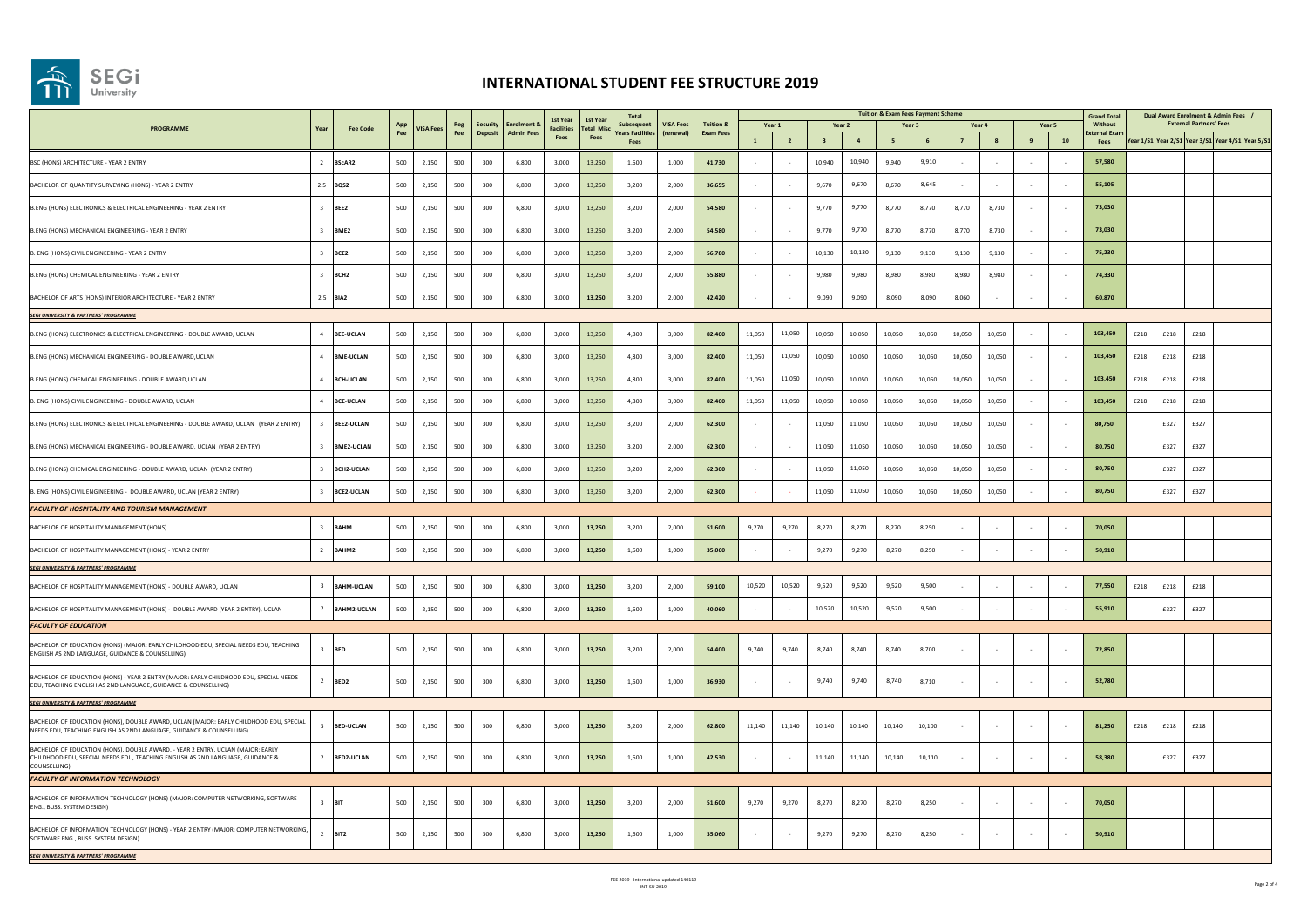

|                                                                                                                                                                      |                       |            | <b>VISA Fees</b> |            |                                  |                                | 1st Year<br><b>Facilities</b> | 1st Yea           | <b>Total</b>                  |                              |                                          |                  |                  |                  |                  |       | <b>Tuition &amp; Exam Fees Payment Scheme</b> |                |   |        |            | <b>Grand Total</b>      | Dual Award Enrolment & Admin Fees /     |       |                                |                                                   |  |  |
|----------------------------------------------------------------------------------------------------------------------------------------------------------------------|-----------------------|------------|------------------|------------|----------------------------------|--------------------------------|-------------------------------|-------------------|-------------------------------|------------------------------|------------------------------------------|------------------|------------------|------------------|------------------|-------|-----------------------------------------------|----------------|---|--------|------------|-------------------------|-----------------------------------------|-------|--------------------------------|---------------------------------------------------|--|--|
| PROGRAMME<br>Year                                                                                                                                                    | <b>Fee Code</b>       | App<br>Fee |                  | Reg<br>Fee | <b>Security</b><br><b>Deposi</b> | <b>Enrolment</b><br>Admin Fees |                               | <b>Total Misc</b> | Subsequent<br>ears Facilities | <b>VISA Fees</b><br>(renewal | <b>Tuition &amp;</b><br><b>Exam Fees</b> | Year 1           |                  |                  | Year 2           |       | Year 3                                        | Year 4         |   | Year 5 |            | Without<br>kternal Exan |                                         |       | <b>External Partners' Fees</b> |                                                   |  |  |
|                                                                                                                                                                      |                       |            |                  |            |                                  |                                | <b>Fees</b>                   | Fees              | Fees                          |                              |                                          | $\mathbf{1}$     | $\overline{2}$   |                  | $\overline{a}$   | 5     | 6                                             | $\overline{7}$ | 8 | 9      | ${\bf 10}$ | Fees                    |                                         |       |                                | Year 1/S1 Year 2/S1 Year 3/S1 Year 4/S1 Year 5/S1 |  |  |
| BACHELOR OF INFORMATION TECHNOLOGY (HONS) - DOUBLE AWARD, UCLAN (MAJOR: COMPUTER<br>$\overline{z}$<br>NETWORKING, SOFTWARE ENG., BUSS. SYSTEM DESIGN)                | <b>BIT-UCLAN</b>      | 500        | 2,150            | 500        | 300                              | 6,800                          | 3,000                         | 13,250            | 3,200                         | 2,000                        | 59,100                                   | 10.520           | 10.520           | 9.520            | 9,520            | 9,520 | 9.500                                         |                |   |        |            | 77.550                  | £218                                    | £218  | £218                           |                                                   |  |  |
| BACHELOR OF INFORMATION TECHNOLOGY (HONS) - DOUBLE AWARD (YEAR 2 ENTRY), UCLAN (MAJOR:<br>$\overline{2}$<br>COMPUTER NETWORKING, SOFTWARE ENG., BUSS. SYSTEM DESIGN) | <b>BIT2-UCLAN</b>     | 500        | 2,150            | 500        | 300                              | 6,800                          | 3,000                         | 13,250            | 1,600                         | 1,000                        | 40,060                                   | $\sim$           |                  | 10,520           | 10,520           | 9,520 | 9,500                                         |                |   |        |            | 55,910                  |                                         | £327  | £327                           |                                                   |  |  |
| <b>FACULTY OF COMMUNICATION &amp; CREATIVE DESIGN</b>                                                                                                                |                       |            |                  |            |                                  |                                |                               |                   |                               |                              |                                          |                  |                  |                  |                  |       |                                               |                |   |        |            |                         |                                         |       |                                |                                                   |  |  |
| BACHELOR OF MASS COMMUNICATIONS (HONS) (MAJOR: Journalism, Broadcasting, Advertising, Public<br>Relations)                                                           | <b>BAMC</b>           | 500        | 2,150            | 500        | 300                              | 6,800                          | 3,000                         | 13,250            | 3,200                         | 2,000                        | 54,400                                   | 9,740            | 9,740            | 8.740            | 8,740            | 8,740 | 8,700                                         |                |   |        |            | 72,850                  |                                         |       |                                |                                                   |  |  |
| BACHELOR OF ARTS (HONS) VISUAL COMMUNICATION DESIGN<br>$\overline{\mathbf{3}}$                                                                                       | <b>BVCD</b>           | 500        | 2,150            | 500        | 300                              | 6,800                          | 3,000                         | 13,250            | 3,200                         | 2,000                        | 55,600                                   | 9,940            | 9,940            | 8,940            | 8,940            | 8,940 | 8,900                                         |                |   |        |            | 74,050                  |                                         |       |                                |                                                   |  |  |
| $\overline{\mathbf{3}}$<br>BACHELOR OF ARTS (HONS) MULTIMEDIA DESIGN                                                                                                 | <b>BMMD</b>           | 500        | 2,150            | 500        | 300                              | 6,800                          | 3,000                         | 13,250            | 3,200                         | 2,000                        | 55,600                                   | 9,940            | 9,940            | 8,940            | 8,940            | 8,940 | 8,900                                         |                |   |        |            | 74,050                  |                                         |       |                                |                                                   |  |  |
| $\overline{\mathbf{3}}$<br>BACHELOR OF ARTS (HONS) IN ENGLISH & PUBLIC RELATIONS                                                                                     | <b>BEPR</b>           | 500        | 2.150            | 500        | 300                              | 6.800                          | 3.000                         | 13,250            | 3.200                         | 2.000                        | 49,400                                   | 8,900            | 8,900            | 7,900            | 7,900            | 7.900 | 7,900                                         |                |   |        |            | 67,850                  |                                         |       |                                |                                                   |  |  |
| BACHELOR OF MASS COMMUNICATIONS (HONS) - YEAR 2 ENTRY (MAJOR: Journalism, Broadcasting,<br>$\overline{2}$<br>Advertising, Public Relations)                          | BAMC2                 | 500        | 2.150            | 500        | 300                              | 6,800                          | 3,000                         | 13,250            | 1,600                         | 1,000                        | 36,930                                   |                  |                  | 9,740            | 9,740            | 8,740 | 8,710                                         |                |   |        |            | 52.780                  |                                         |       |                                |                                                   |  |  |
| $\overline{2}$<br>BACHELOR OF ARTS (HONS) VISUAL COMMUNICATION DESIGN - YEAR 2 ENTRY                                                                                 | BVCD <sub>2</sub>     | 500        | 2.150            | 500        | 300                              | 6.800                          | 3,000                         | 13,250            | 1.600                         | 1,000                        | 37.730                                   |                  |                  | 9,940            | 9,940            | 8,940 | 8,910                                         |                |   |        |            | 53,580                  |                                         |       |                                |                                                   |  |  |
| $\overline{2}$<br>BACHELOR OF ARTS (HONS) MULTIMEDIA DESIGN - YEAR 2 ENTRY                                                                                           | BMMD <sub>2</sub>     | 500        | 2,150            | 500        | 300                              | 6,800                          | 3,000                         | 13,250            | 1,600                         | 1,000                        | 37.730                                   |                  |                  | 9.940            | 9,940            | 8,940 | 8,910                                         |                |   |        |            | 53,580                  |                                         |       |                                |                                                   |  |  |
| $\overline{2}$<br>BACHELOR OF ARTS (HONS) IN ENGLISH & PUBLIC RELATIONS - YEAR 2 ENTRY                                                                               | BEPR2                 | 500        | 2,150            | 500        | 300                              | 6,800                          | 3,000                         | 13,250            | 1,600                         | 1,000                        | 33,600                                   |                  |                  | 8,900            | 8,900            | 7,900 | 7,900                                         |                |   |        |            | 49,450                  |                                         |       |                                |                                                   |  |  |
| <b>SEGI UNIVERSITY &amp; PARTNERS' PROGRAMME</b>                                                                                                                     |                       |            |                  |            |                                  |                                |                               |                   |                               |                              |                                          |                  |                  |                  |                  |       |                                               |                |   |        |            |                         |                                         |       |                                |                                                   |  |  |
| BACHELOR OF MASS COMMUNICATIONS (HONS) -DOUBLE AWARD, UCLAN (MAJOR: Journalism,<br>$\overline{\mathbf{3}}$<br>Broadcasting, Advertising, Public Relations)           | <b>BAMC-UCLAN</b>     | 500        | 2,150            | 500        | 300                              | 6,800                          | 3,000                         | 13,250            | 3,200                         | 2,000                        | 61,880                                   | 10,980           | 10,980           | 9,980            | 9,980            | 9,980 | 9,980                                         |                |   |        |            | 80,330                  | £218                                    | £218  | £218                           |                                                   |  |  |
| BACHELOR OF ARTS (HONS) IN ENGLISH & PUBLIC RELATIONS -DOUBLE AWARD, UCLAN<br>$\overline{\mathbf{3}}$                                                                | <b>BEPR-UCLAN</b>     | 500        | 2,150            | 500        | 300                              | 6,800                          | 3,000                         | 13,250            | 3,200                         | 2,000                        | 56,880                                   | 10,150           | 10,150           | 9,150            | 9,150            | 9,150 | 9,130                                         |                |   |        |            | 75,330                  | £218                                    | £218  | £218                           |                                                   |  |  |
| BACHELOR OF MASS COMMUNICATIONS (HONS) -DOUBLE AWARD (YEAR 2 ENTRY), UCLAN (MAJOR:<br>$\overline{2}$<br>Journalism, Broadcasting, Advertising, Public Relations)     | <b>BAMC2-UCLAN</b>    | 500        | 2,150            | 500        | 300                              | 6,800                          | 3,000                         | 13,250            | 1,600                         | 1,000                        | 41,920                                   |                  |                  | 10,980           | 10,980           | 9,980 | 9,980                                         |                |   |        |            | 57,770                  |                                         | £327  | £327                           |                                                   |  |  |
| $\overline{2}$<br>BACHELOR OF ARTS (HONS) IN ENGLISH & PUBLIC RELATIONS -DOUBLE AWARD, (YEAR 2 ENTRY) UCLAN                                                          | <b>BEPR2-UCLAN</b>    | 500        | 2.150            | 500        | 300                              | 6,800                          | 3.000                         | 13,250            | 1,600                         | 1.000                        | 38.590                                   |                  |                  | 10.150           | 10,150           | 9,150 | 9,140                                         |                |   |        |            | 54,440                  |                                         | £327  | £327                           |                                                   |  |  |
| <b>GRADUATE SCHOOL OF BUSINESS &amp; INSTITUTE OF GRADUATE STUDIES</b>                                                                                               |                       |            |                  |            |                                  |                                |                               |                   |                               |                              |                                          |                  |                  |                  |                  |       |                                               |                |   |        |            |                         |                                         |       |                                |                                                   |  |  |
| <b>SEGI UNIVERSITY</b>                                                                                                                                               |                       |            |                  |            |                                  |                                |                               |                   |                               |                              |                                          | <b>Year 1/51</b> | <b>Year 1/52</b> | <b>Year 2/51</b> | <b>Year 2/52</b> |       |                                               |                |   |        |            |                         |                                         |       |                                | Year 1/51 Year 1/52 Year 1/53 Year 2/51 Year 2/52 |  |  |
| $\overline{\mathbf{3}}$<br>DOCTOR OF BUSINESS ADMINISTRATION                                                                                                         | <b>DrBA</b>           | 500        | 2,150            | 500        | 300                              | 6.800                          | 3,000                         | 13,250            | 4.000                         | 2,000                        | 50,100                                   | 12,530           | 12,530           | 12,530           | 12,510           |       |                                               |                |   |        |            | 69,350                  |                                         |       |                                |                                                   |  |  |
| $\overline{2}$<br>MASTER OF BUSINESS ADMINISTRATION (GENERAL MANAGEMENT)                                                                                             | <b>MBA GM</b>         | 500        | 2,150            | 500        | 300                              | 6,800                          | 3,000                         | 13,250            | 1,000                         | 1,000                        | 32,100                                   | 8.030            | 8.030            | 8,030            | 8,010            |       |                                               |                |   |        |            | 47.350                  |                                         |       |                                |                                                   |  |  |
| MASTER OF BUSINESS ADMINISTRATION (GLOBAL BUSINESS)<br>$\overline{z}$                                                                                                | <b>MBA GB</b>         | 500        | 2.150            | 500        | 300                              | 6,800                          | 3,000                         | 13,250            | 1,000                         | 1,000                        | 32,100                                   | 8.030            | 8.030            | 8.030            | 8.010            |       |                                               |                |   |        |            | 47.350                  |                                         |       |                                |                                                   |  |  |
| MASTER OF FINANCIAL PLANNING<br>1.5                                                                                                                                  | MFP                   | 500        | 2,150            | 500        | 300                              | 6,800                          | 3,000                         | 13,250            | 1,000                         | 1,000                        | 32,100                                   | 10,700           | 10,700           | 10,700           |                  |       |                                               |                |   |        |            | 47,350                  |                                         |       |                                |                                                   |  |  |
| MA IN CORPORATE COMMUNICATIONS                                                                                                                                       | 1.5 MACC              | 500        | 2,150            | 500        | 300                              | 6,800                          | 3,000                         | 13,250            | 2,000                         | 1,000                        | 23,600                                   | 7,870            | 7,870            | 7,860            |                  |       |                                               |                |   |        |            | 39,850                  |                                         |       |                                |                                                   |  |  |
| MASTER OF BUSINESS ADMINISTRATION (FINANCE)                                                                                                                          | 1.5 MBA FIN           | 500        | 2,150            | 500        | 300                              | 6,800                          | 3,000                         | 13,250            | 1,000                         | 1,000                        | 36,700                                   | 12,240           | 12,240           | 12,220           |                  |       |                                               |                |   |        |            | 51,950                  |                                         |       |                                |                                                   |  |  |
| MASTER OF BUSINESS ADMINISTRATION (MARKETING)                                                                                                                        | 1.5<br><b>MBA MKT</b> | 500        | 2,150            | 500        | 300                              | 6,800                          | 3,000                         | 13,250            | 1,000                         | 1,000                        | 36,700                                   | 12,240           | 12,240           | 12,220           |                  |       |                                               |                |   |        |            | 51,950                  |                                         |       |                                |                                                   |  |  |
| MASTER OF BUSINESS ADMINISTRATION (HUMAN RESOURCE MANAGEMENT)                                                                                                        | 1.5 MBA HRM           | 500        | 2.150            | 500        | 300                              | 6.800                          | 3.000                         | 13,250            | 1.000                         | 1.000                        | 36,700                                   | 12,240           | 12,240           | 12,220           |                  |       |                                               |                |   |        |            | 51,950                  |                                         |       |                                |                                                   |  |  |
| MASTER OF PROFESSIONAL ACCOUNTANCY                                                                                                                                   | 1.5 MPA               | 500        | 2,150            | 500        | 300                              | 6,800                          | 3,000                         | 13,250            | 1,000                         | 1,000                        | 35,500                                   | 11,840           | 11,840           | 11,820           |                  |       |                                               |                |   |        |            | 50,750                  |                                         |       |                                |                                                   |  |  |
| <b>SEGI UNIVERSITY &amp; PARTNERS' PROGRAMME</b>                                                                                                                     |                       |            |                  |            |                                  |                                |                               |                   |                               |                              | <b>Year 1/51</b>                         | Year 1/S2        | Year 2/S1        | Year 2/52        |                  |       |                                               |                |   |        |            |                         | Year 1/51 Year 1/52 Year 2/51 Year 2/52 |       |                                |                                                   |  |  |
| $\overline{\mathbf{3}}$<br>DOCTOR OF BUSINESS ADMINISTRATION -DOUBLE AWARD, CIMA                                                                                     | <b>DrBADA</b>         | 500        | 2,150            | 500        | 300                              | 6,800                          | 3,000                         | 13,250            | 4.000                         | 2,000                        | 50,100                                   | 12,530           | 12,530           | 12,530           | 12,510           |       |                                               |                |   |        |            | 69,350                  | 1,400                                   | 1,400 | 1,400                          | 1,400                                             |  |  |
| MASTER OF BUSINESS ADMINISTRATION (GLOBAL BUSINESS) - DOUBLE AWARD, UOS<br>$\overline{2}$                                                                            | MBA GB DA (UOS)       | 500        | 2,150            | 500        | 300                              | 6,800                          | 3,000                         | 13,250            | 1,000                         | 1,000                        | 39,600                                   | 9,900            | 9,900            | 9,900            | 9,900            |       |                                               |                |   |        |            | 54,850                  | £265                                    |       |                                | £265                                              |  |  |
| MASTER OF BUSINESS ADMINISTRATION (GENERAL MANAGEMENT) - DOUBLE AWARD, UOS<br>$\overline{2}$                                                                         | MBA GM DA (UOS)       | 500        | 2,150            | 500        | 300                              | 6,800                          | 3,000                         | 13,250            | 1,000                         | 1,000                        | 39,600                                   | 9,900            | 9,900            | 9,900            | 9,900            |       |                                               |                |   |        |            | 54,850                  | £265                                    |       |                                | £265                                              |  |  |
| $\overline{2}$<br>MASTER OF BUSINESS ADMINISTRATION (GLOBAL BUSINESS) - TRIPLE AWARD, UOS & CIMA                                                                     | MBA GB DA TA          | 500        | 2,150            | 500        | 300                              | 6,800                          | 3,000                         | 13,250            | 1,000                         | 1,000                        | 39,600                                   | 9,900            | 9,900            | 9,900            | 9,900            |       |                                               |                |   |        |            | 54,850                  | RM1.400<br>& £265                       | 1,400 |                                | £265                                              |  |  |